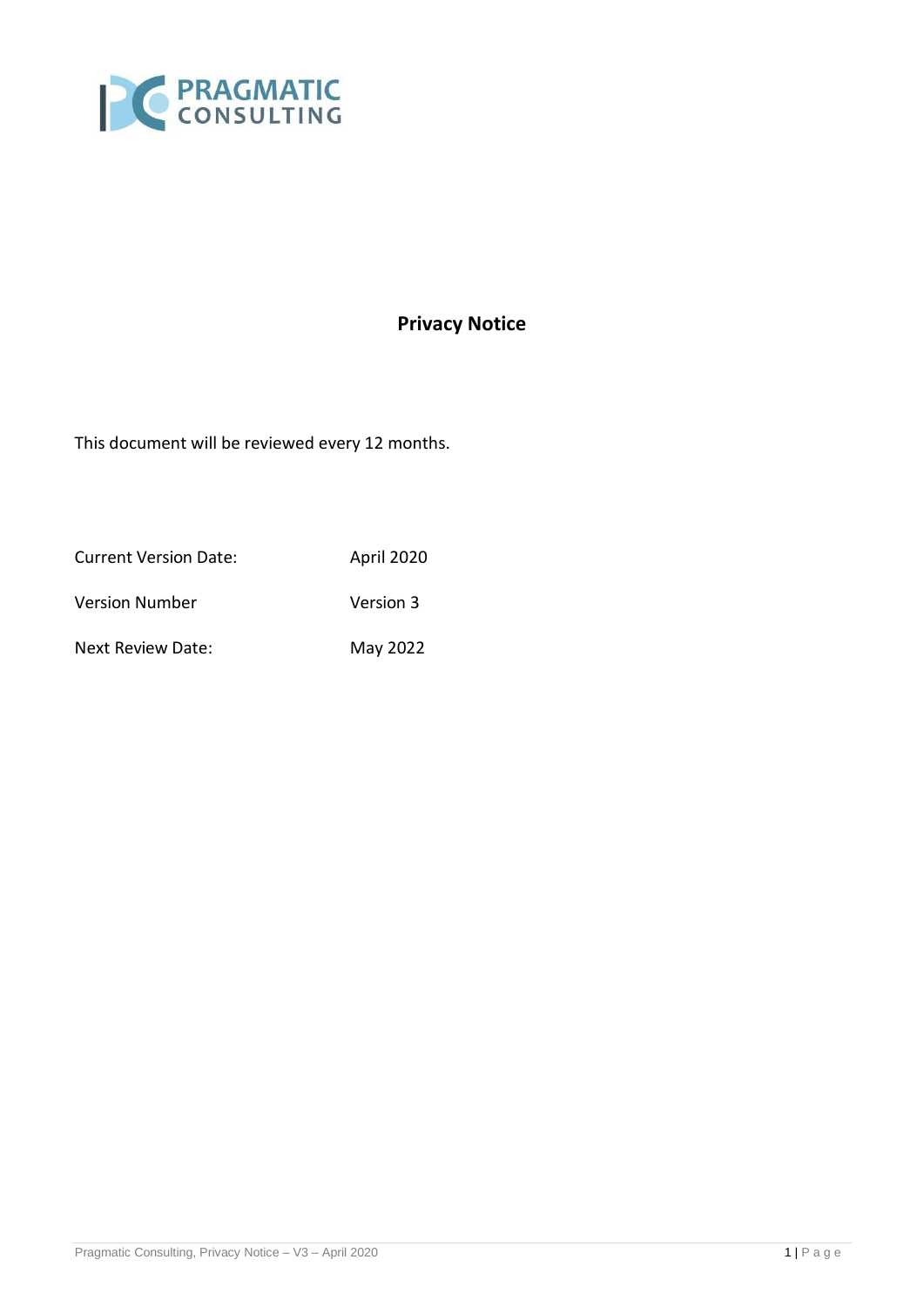

## **Privacy Notice**

### **Who We Are**

Pragmatic Consulting Ltd *('we' or 'us' or 'our')* gather and process your personal information in accordance with this privacy notice and in compliance with the relevant data protection Regulation and laws. This notice provides you with the necessary information regarding your rights and our obligations, and explains how, why and when we process your personal data.

Pragmatic Consulting's registered office is at Unit 78, Avenue Q, Stoneleigh Park, Kenilworth, CV8 2LG and we are a company registered in England and Wales under company number 8612608. We are registered on the Information Commissioner's Office Register; registration number ZA191754, and act as the Data Controller/Data Processor when processing your data**.** Our designated Data Protection Officer/Appointed Person is Joeann Niblett, who can be contacted at The Forestry Lodge, Stoneleigh Park, Kenilworth, CV8 2LG.

#### **Information That We Collect**

Pragmatic Consulting processes your personal information to meet our legal, statutory and contractual obligations and to provide you with our products and services. We will never collect any unnecessary personal data from you and do not process your information in any way, other than as specified in this notice.

#### *The personal data that we collect from is: -*

- Name
- Date of Birth
- Home Address
- Personal Email
- Business Email
- Home Telephone Number
- Mobile Telephone Number

#### *We collect information in the below ways: -*

- Registration Forms
- Online Registrations
- Employer Training Requirement Requests

#### **How We Use Your Personal Data (***Legal Basis for Processing)*

Pragmatic Consulting takes your privacy very seriously and will never disclose, share or sell your data without your consent; unless required to do so by law. We only retain your data for as long as is necessary and for the purpose(s) specified in this notice. Where you have consented to us providing you with promotional offers and marketing, you are free to withdraw this consent at any time.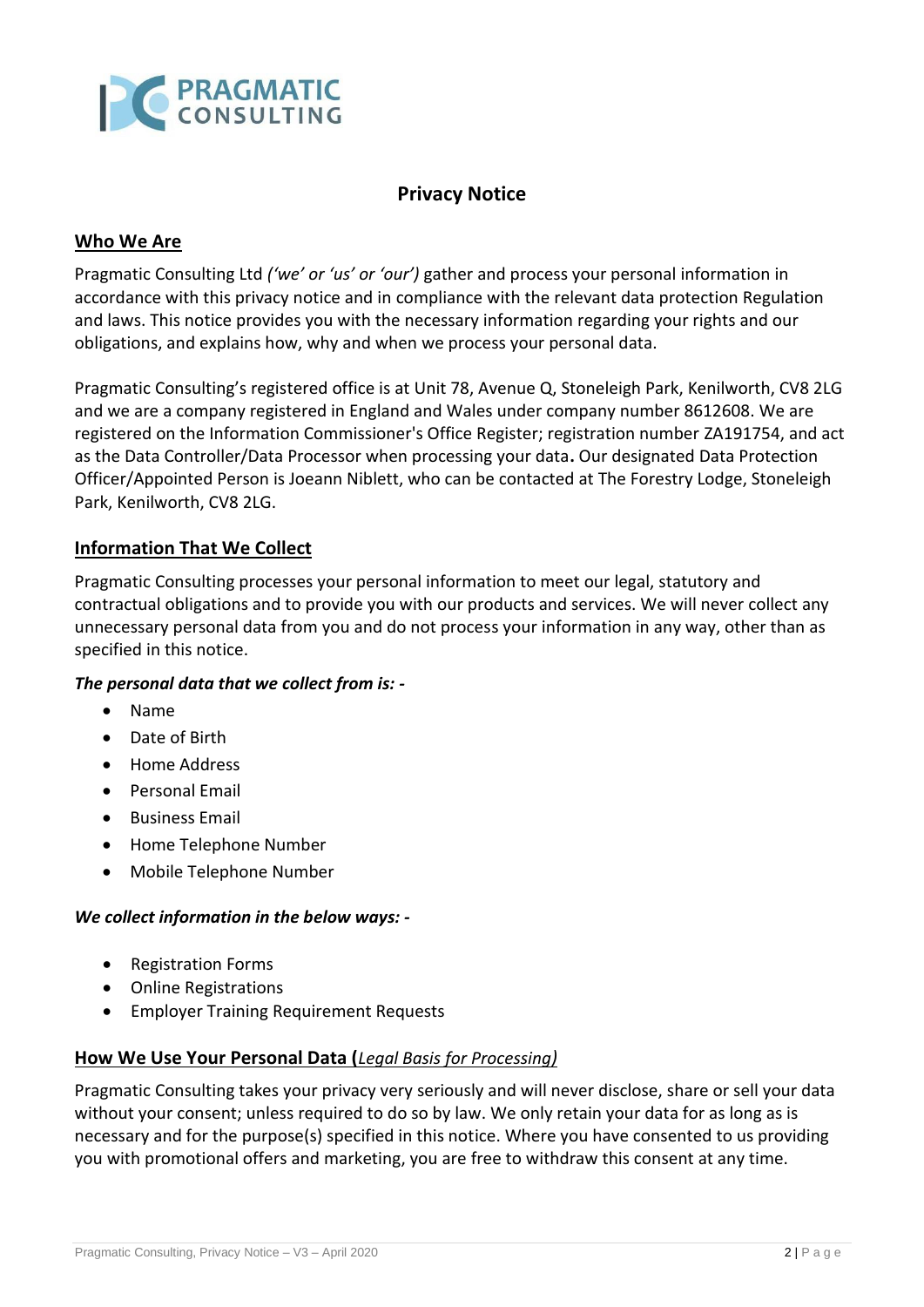

The purposes and reasons for processing your personal data are detailed below: -

- We collect your personal data in the performance of a contract or to provide a service and to ensure that orders are completed and can be sent out to your preferred address. This may include where relevant sharing your data with an Awarding Body for the purposes of certification.
- We collect and store your personal data as part of our legal obligation for business accounting and tax purposes
- We will occasionally send you marketing information where we have assessed that it is beneficial to you as a customer and in our interests. Such information will be non-intrusive and is processed on the grounds of legitimate interests

## **Your Rights**

You have the right to access any personal information that Pragmatic Consulting processes about you and to request information about: -

- What personal data we hold about you
- The purposes of the processing
- The categories of personal data concerned
- The recipients to whom the personal data has/will be disclosed
- How long we intend to store your personal data for
- If we did not collect the data directly from you, information about the source

If you believe that we hold any incomplete or inaccurate data about you, you have the right to ask us to correct and/or complete the information and we will strive to do so as quickly as possible; unless there is a valid reason for not doing so, at which point you will be notified.

You also have the right to request erasure of your personal data or to restrict processing (*where applicable)* in accordance with the data protection laws; as well as to object to any direct marketing from us. Where applicable, you have the right to data portability of your information and the right to be informed about any automated decision-making we may use.

If we receive a request from you to exercise any of the above rights, we may ask you to verify your identity before acting on the request; this is to ensure that your data is protected and kept secure.

#### **Sharing and Disclosing Your Personal Information**

We do not share or disclose any of your personal information without your consent, other than for the purposes specified in this notice or where there is a legal requirement. Pragmatic Consulting uses a third party to provide the below services and business functions; however, all processors acting on our behalf only process your data in accordance with instructions from us and comply fully with this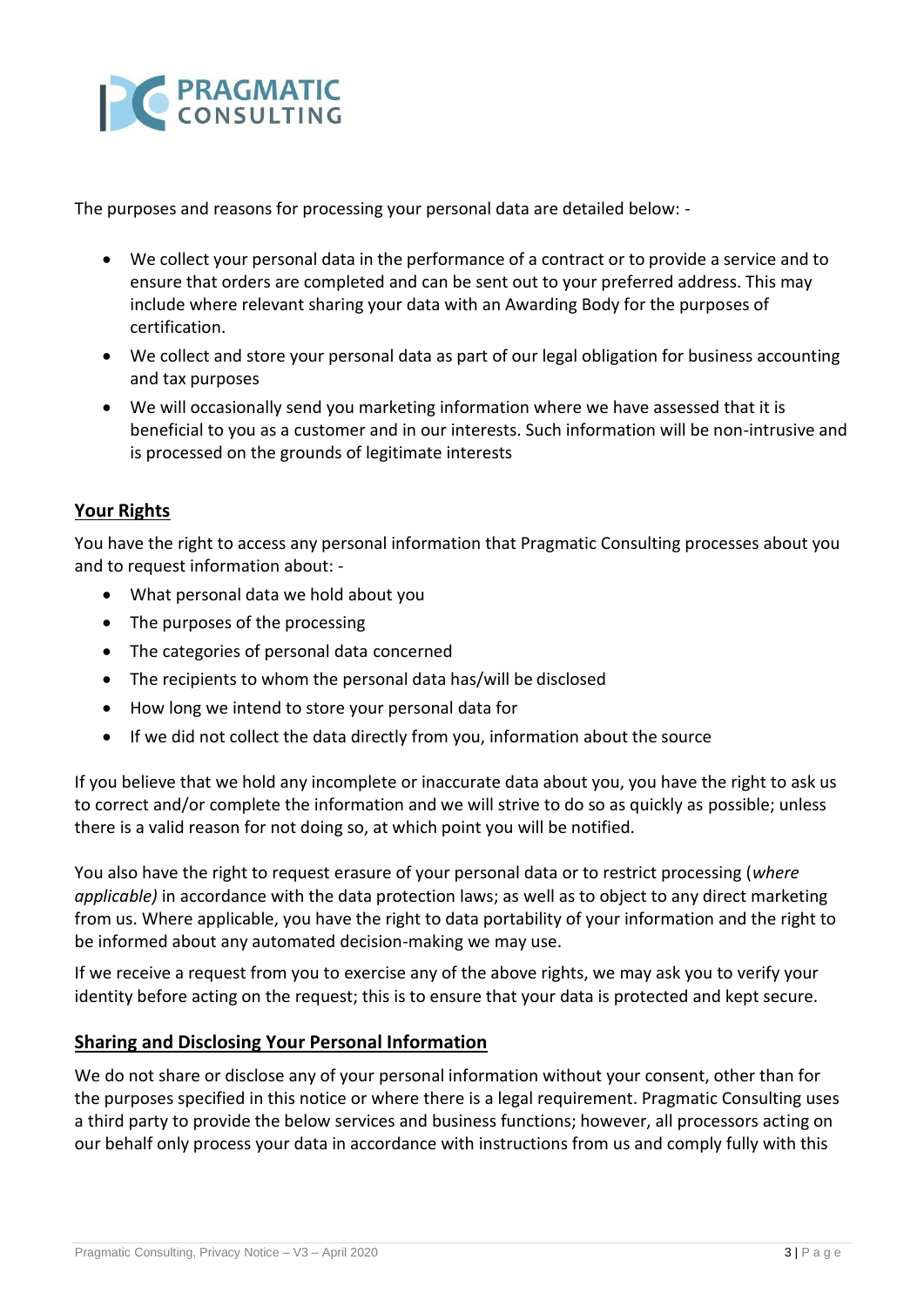

privacy notice, the data protection laws and any other appropriate confidentiality and security measures.

Rural Support Services Candidate Registrations and Bookings, Financial Services, HR Support

Access Planit CRM Software Provider

Trainers and Assessors Provision of training and assessing for relevant awarding body requirements

Awarding Bodies Processing of information relevant to certification of Awards

## **Safeguarding Measures**

Pragmatic Consulting takes your privacy seriously and takes every reasonable measure and precaution to protect and secure your personal data. We work hard to protect you and your information from unauthorised access, alteration, disclosure or destruction and have several layers of security measures in place, including: -

SSL, TLS, encryptions, pseudonymisation, restricted access, IT authentication, firewalls, antivirus/malware.

## **Transfers Outside the EU**

Personal data in the European Union is protected by the General Data Protection Regulation (GDPR) but some other countries may not necessarily have the same high standard of protection for your personal data. Pragmatic Consulting does not transfer or store any personal data outside the EU.

## **Consequences of Not Providing Your Data**

You are not obligated to provide your personal information to Pragmatic Consulting, however, as this information is required for us to provide you with our services, we will not be able to offer some/all our services without it.

## **How Long We Keep Your Data**

Pragmatic Consulting only ever retains personal information for as long as is necessary and we have strict review and retention policies in place to meet these obligations. We are required under UK tax law to keep your basic personal data *(name, address, contact details*) for a minimum of 6 years after which time it will be destroyed.

Where you have consented to us using your details for direct marketing, we will keep such data until you notify us otherwise and/or withdraw your consent.